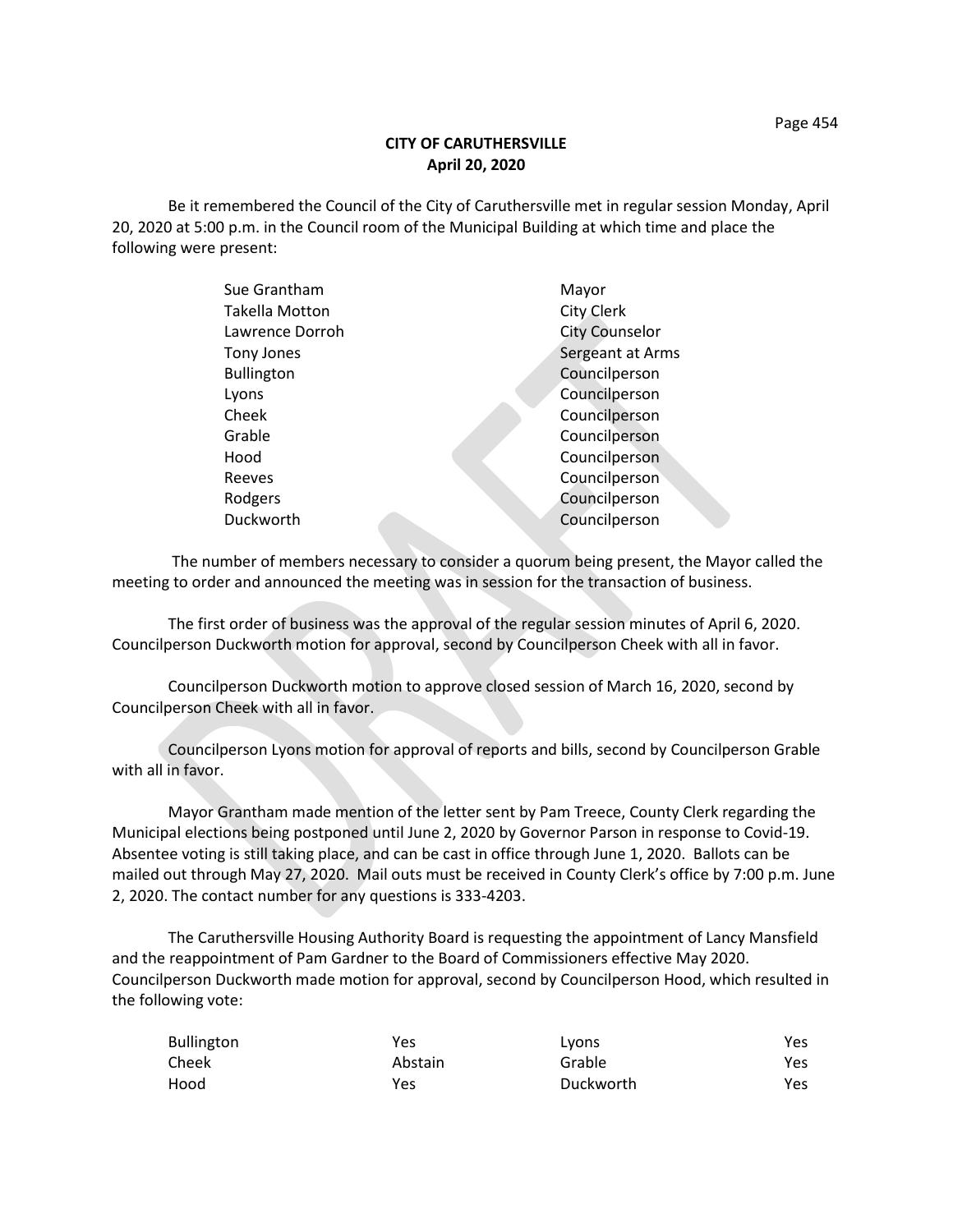#### Page 455

Chief Tony Jones reported that the curfew is still in place until further notice. The Missouri Highway Patrol investigated a vehicle accident on  $7<sup>Th</sup>$  St. that resulted in a fatality.

Fire report; Fire calls from April 5, 2020 through April 20, 2020 are as follows: 4/5/20; Smoke scare due to cooking at Taven apartments, 4/11/20; Fire alarm sounding due to cooking on South Ward, 4/16/20; Grass fire in median on I55, 4/17/20; Structure fire with moderate damage on W  $8<sup>th</sup>$  St.,  $4/19/20$ ; Vehicle accident with extrication on  $7<sup>th</sup>$  and Maple resulting in one fatality.

Public Works report; The crews have been working on the following projects:

- Hydrant on  $14<sup>th</sup>$  and Walker was shut down from spewing
- Repaired a three inch water main on Westwood
- Assisted Code Enforcement with structure removal
- Replaced collapsed sewer line on Westwood

Code Enforcement wants to know if the spring cleanup should be postponed due to Covid-19. Councilperson Duckworth motion to postpone, second by Councilperson Grable which resulted in the following vote:

| <b>Bullington</b> | Yes.       | Lyons     | Yes |
|-------------------|------------|-----------|-----|
| Cheek             | <b>Yes</b> | Grable    | Yes |
| Hood              | Yes.       | Duckworth | Yes |

Library report; Ms. Tidwell and Ms. Snow are working three days a week answering phones and working on projects. Ms. Tidwell is working at home the other days working on online library cards, answering questions, social media, and completing two grants. Ms. Tarpley hours have been reduced, and is deep cleaning, stripping, and waxing floors. The other workers have been laid off. Ms. Tidwell has been asked by the State Librarian to serve on a task force to help develop safety guidelines and stages of activity, leading to the reopening of public libraries after the stay at home order is lifted. They are also working on the summer reading program.

New business; Mayor Grantham received a notice that a \$20,000 grant has been allocated to the airport. Governor Parson will be allocating funds to the City and County amid Covid-19. The Casino needs storage space for tents; and the Council will be letting them use the old Brown Shoe building. The Casino is also donating 10 flags that will be put up at the Water tower.

Introduction to bills; Counselor Dorroh introduced a bill for the donating of easements along the flood wall to the St. Francis Levee District for the improvements of the flood wall. Councilperson Grable motion for the first reading as follows:

## **BILL NO. 2020-04 ORDINANCE NO. 2020-04**

# **AN ORDINANCE APPROVING THE GRANTING OF EASEMENTS TO ST. FRANCIS LEVEE DISTRICT OF MISSOURI FOR THE DEMOLITION AND CONSTRUCTION OF A NEW FLOODWALL**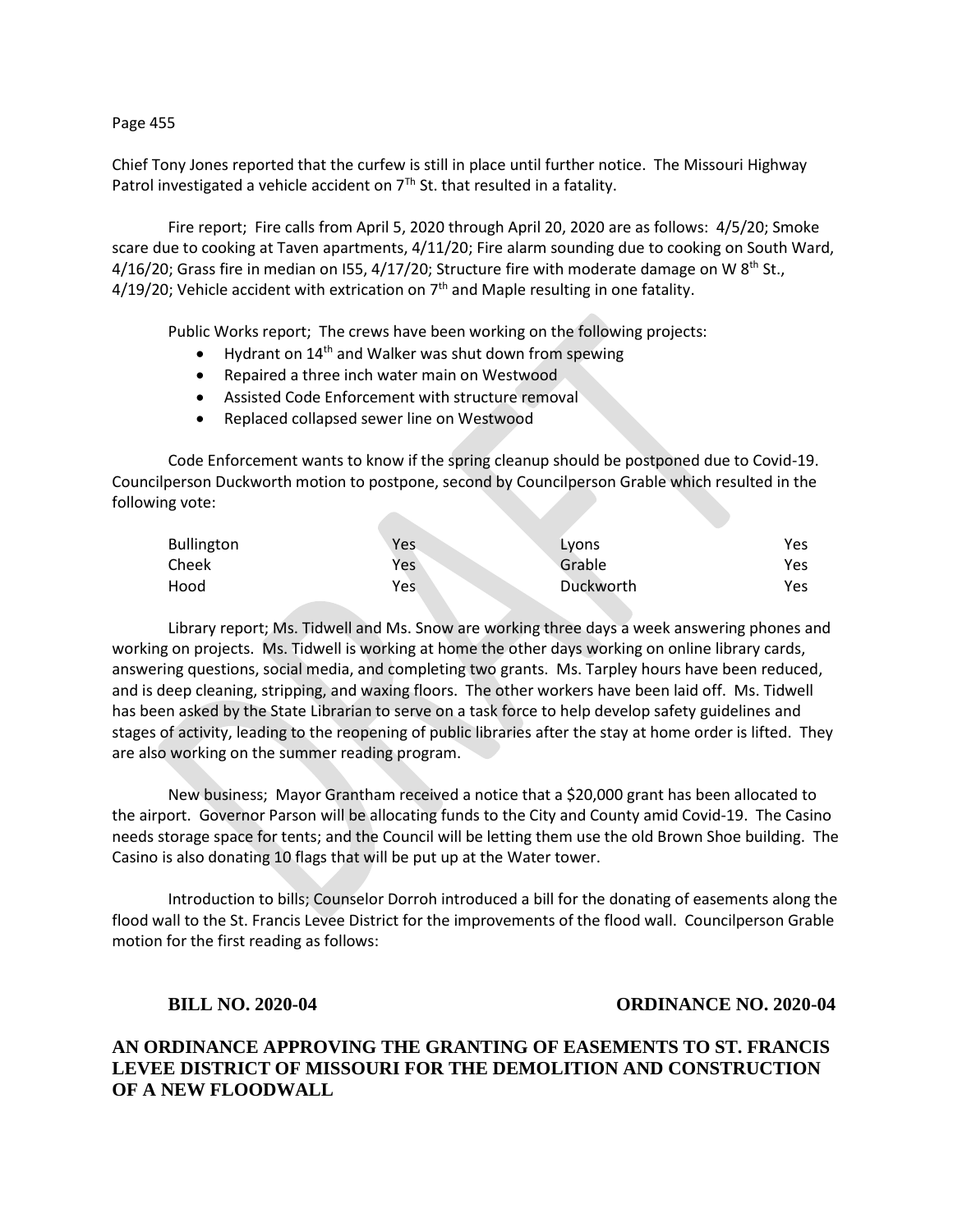# BE IT ORDAINED BY THE CITY COUNCIL OF THE CITY OF CARUTHERSVILLE, MISSOURI, as follows:

Section 1. The City Council hereby approves the granting of all necessary easements to the St. Francis Levee District of Missouri along the Caruthersville floodwall to allow for the demolition of the existing floodwall and the construction of a new floodwall. The City hereby waives any compensation for the granting of such easements.

Section 2. The Mayor is hereby authorized to execute documents granting all such easements on behalf of the City.

Section 3. This ordinance shall be in full force and effect from and after the date of its passage and approval.

READ TWO TIMES, PASSED AND APPROVED on this 20th day of April, 2020.

# APPROVED:

Sue Grantham, Mayor

 $\mathcal{L}=\mathcal{L}$  , we can also assume that the set of  $\mathcal{L}=\mathcal{L}$ 

ATTEST:

Takella Motton, City Clerk

 $\mathcal{L}=\mathcal{L}^{\mathcal{L}}$ 

Councilperson Duckworth motion for the second reading by title only, the question is will bill No. 2020-04 pass and become known as Ordinance 2020-04 which resulted on said question to wit:

| <b>Bullington</b> | Yes | Lyons     | Yes |
|-------------------|-----|-----------|-----|
| Cheek             | Yes | Grable    | Yes |
| Hood              | Yes | Duckworth | Yes |

Mitzi Dell provided a resolution in regards to Covid-19 affecting the City for a hazard stipend for fire and police employees for hazardous duty. Councilperson Bullington motion for approval, second by Councilperson Duckworth, which resulted in the following vote:

| <b>Bullington</b> | Yes | Lyons     | <b>Yes</b> |
|-------------------|-----|-----------|------------|
| Cheek             | Yes | Grable    | <b>Yes</b> |
| Hood              | Yes | Duckworth | <b>Yes</b> |

Mayor Grantham entertained a motion to go into closed session for the purpose of personnel and real estate. Councilperson Cheek motion for approval, second by Councilperson Grable which resulted in the following vote: